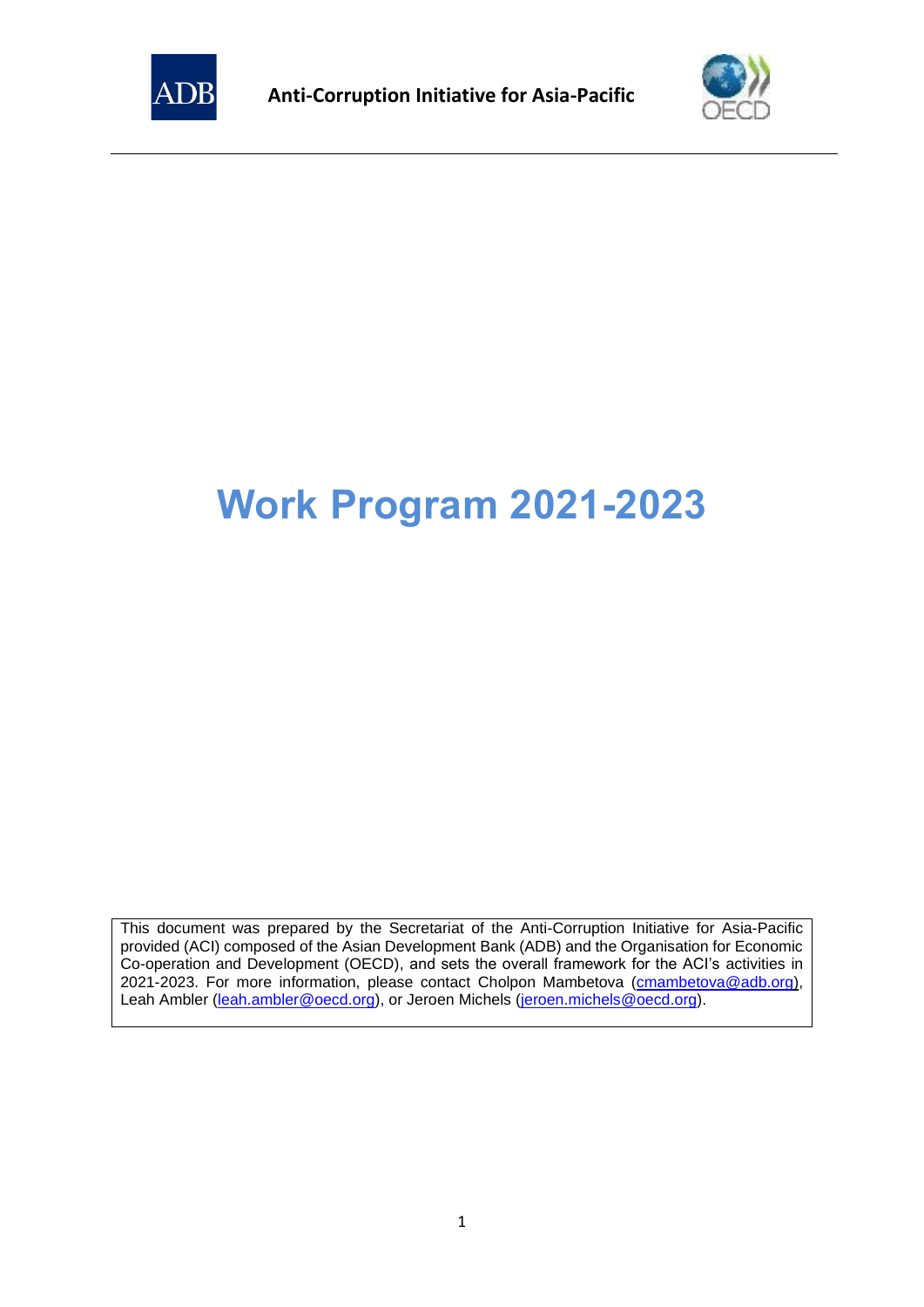



# INTRODUCTION

The [Anti-Corruption Initiative for Asia-Pacific](https://www.oecd.org/site/adboecdanti-corruptioninitiative/) (ACI), established in 1999, is a regional forum that brings together 33 member countries and economies<sup>1</sup> in the Asia-Pacific region, which have committed to act against corruption. They jointly developed the Anti-Corruption Action [Plan for Asia and the Pacific](https://www.oecd.org/site/adboecdanti-corruptioninitiative/anti-corruptionactionplanforasiaandthepacific.htm) in 2001 and work together towards its implementation. In 2009, the Initiative adopted **[Strategic Principles](https://www.oecd.org/site/adboecdanti-corruptioninitiative/StrategicPrinciplesandFutureActivitiesoftheInitiative_2013.pdf) and Operational Activities (Strategic Principles)** that guide the ACI's future activities and strategic direction, and made UNCAC implementation a priority.

The ACI supports the member governments' efforts through (i) policy dialogue and sharing anti-corruption best practices at regional meetings and conferences, (ii) policy analysis, including thematic reviews and stocktaking, and (iii) corruption prevention and law enforcement capacity development activities. The ACI has adopted three workstreams: the Public Integrity Network (PIN), the Law Enforcement Network (LEN), as well as a workstream on Business Integrity (BI).

The ACI's successive work programmes aim to operationalise its Strategic Principles. The Work Programme for 2018 - 2020 was adopted by the ACI members at the 22nd Steering Group Meeting in November 2017.

At the 23rd Steering Group meeting held in December 2019, the ACI members agreed on the development of a new Work Programme to outline the framework of activities for 2021-2023.

On this basis, the Secretariat presented a framework of proposed activities to the ACI members at the 24<sup>th</sup> Steering Group Meeting held on 17 Decemer 2020. The draft proposal has been further updated following the findings and recommendations from the Stocktaking Report on Regional Anticorruption Networks in Asia-Pacific (Regional Networks Report)<sup>2</sup> and the Report on Anticorruption Reforms and Capacity Developoment Needs for ACI (Capacity Needs Report)<sup>3</sup> commissioned by the Secretariat. The reports are attached to the the Work Program for 2021 – 2023

The Work Programme for 2021-2023<sup>4</sup> is proposed as follows:

- Governance of the ACI;
- Capacity development activities under PIN, LEN and BI;
- Financing of the ACI.

<sup>1</sup> Afghanistan; Australia; Azerbaijan; Bangladesh; Bhutan; Cambodia; People's Republic of China; Cook Islands; Fiji; Georgia, Hong Kong, China; India; Indonesia; Japan; Kazakhstan; Kyrgyz Republic; Macao, China; Malaysia; Mongolia; Nepal; Pakistan; Palau; Papua New Guinea; Philippines; Republic of Korea; Samoa; Singapore; Solomon Islands; Sri Lanka; Thailand; Timor-Leste; Vanuatu; and Viet- Nam.

<sup>&</sup>lt;sup>2</sup> The Regional Networks Report was drafted in December 2020 as a stocktaking exercise to collect and inform the Secretariat and ACI member countries and economies on the available anticorruption networks and programs in Asia-Pacific. The findings of the report were based on the desk-top research and interviews with development partners.

<sup>&</sup>lt;sup>3</sup> The Capacity Needs Report was drafted in December 2020 based on the survey results and interviews with 12 ACI member countries and economies which responded to the questionnaire sent to all ACI member countries and economies.

<sup>4</sup> The new Work Programme takes into consideration the current COVID-19 pandemic circumstances and limitations.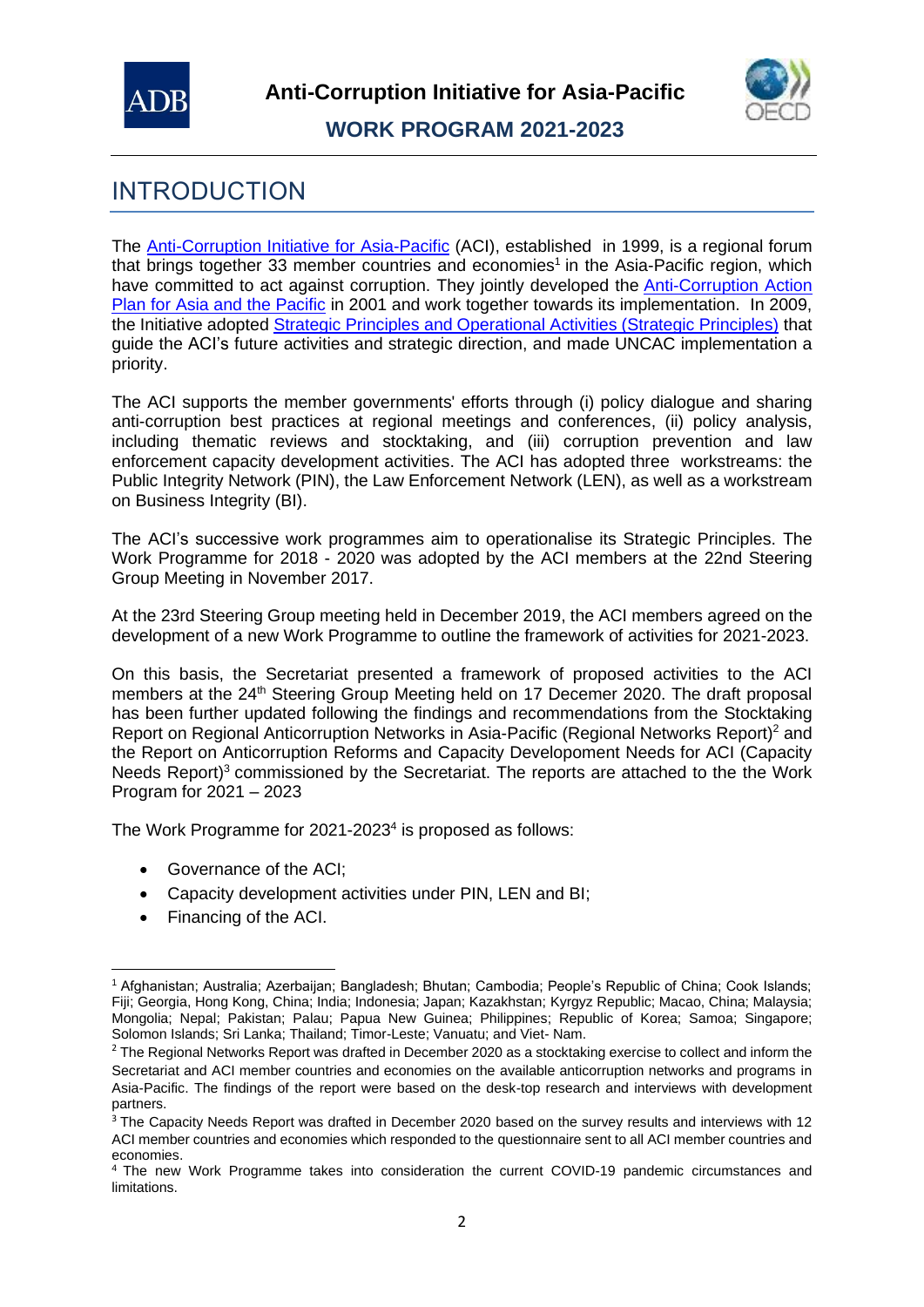



An indicative calendar of planned activities can be found in Annex 1 to the present document. This calendar is based on the general objectives set out in this proposal and is intended to be a live document, to be regulalry updated with additional activities planned depending on the evolution of the global sanitary situation related to COVID-19, the specific needs and priorities of the ACI members, as well as the available funding. ACI members are invited to propose anticorruption capacity development activities and events that they have planned and which could potentially open to participation (physical/virtual) by the ACI membership. The proposed activitieis should meet the ACI Strategic Principles and meet the objectives and focus of the Work Program (2021-2023).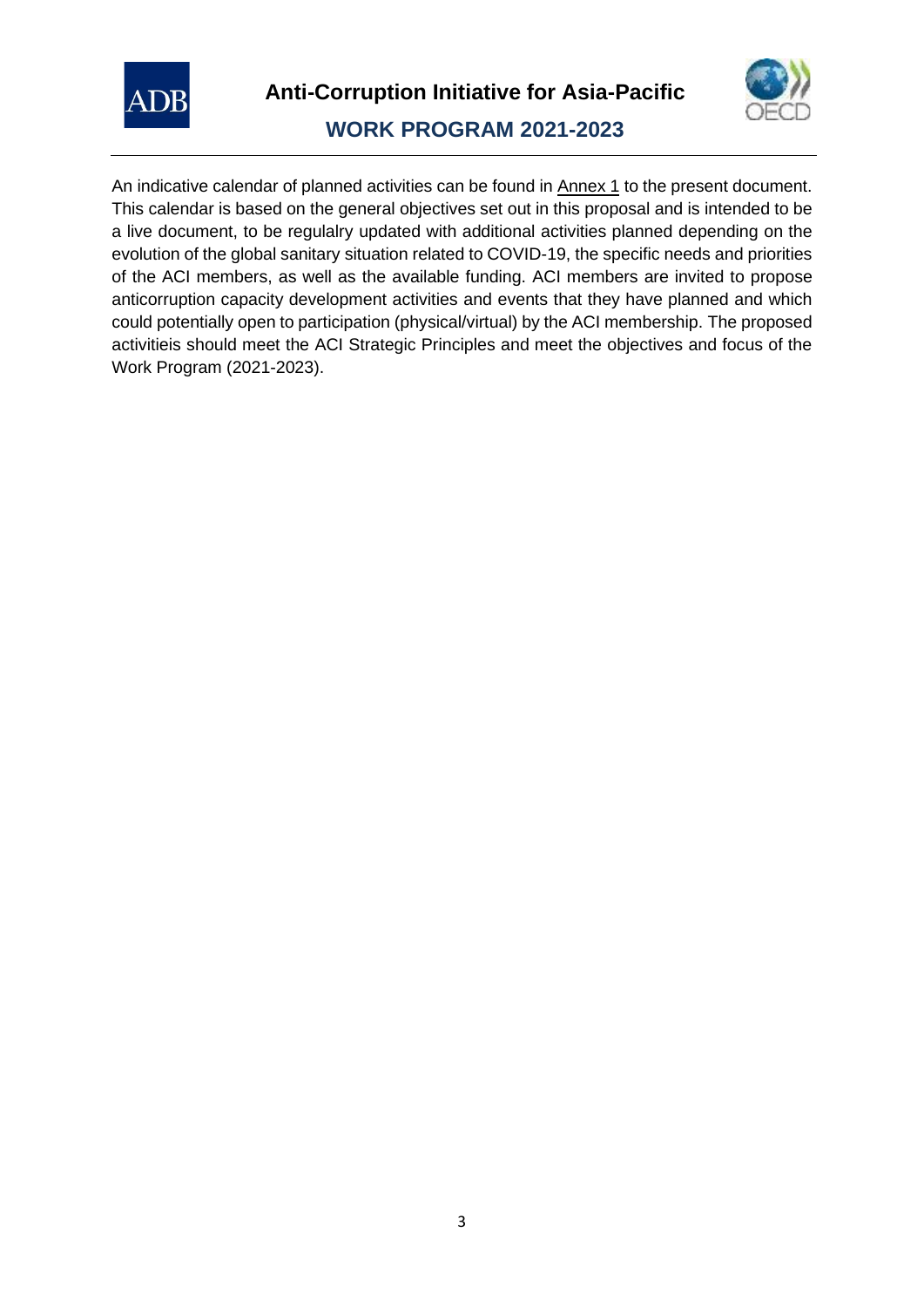



# WORK PROGRAMME

#### **1. Governance of the Anti-Corruption Initiative**

#### **The Steering Group**

The Steering Group, composed of the 33 member countries and economies, governs the ACI. As agreed at the 23rd Steering Group Meeting, former members of the Advisory Group<sup>5</sup>, which has been merged with the Steering Group, are now invited to participate in Steering Group meetings as "partners", with an advisory role, with ACI governments retaining member status and the exclusive competence to make decisions.

The Steering Group will continue its work through 2021-2023 and will meet at least once a year. Other ACI activities, such as meetings of the PIN, LEN and BI can take place back-toback or separately. One-member country or economy may initiate and will host/chair the regional meeting and events.<sup>6</sup> The Secretariat may also initiate and facilitate regional meetings and events upon consultation with member countries and economies, will co-chair and prepare the summary records.

The main objective of the Steering Group meetings remains to review progress in implementing the ACI's Work Programme and to agree on the work plans for the future. It also advises the Secretariat on possible additional measures to improve the impact of the ACI on the member countries and economies and discuss emerging issues that are not included in the Work Programme.

#### **Expansion of the Anti-Corruption Initiative to new countries and economies**

To increase the outreach and role of the ACI in the region, the Steering Group may facilitate new countries and economies joining the ACI and invite other countries and economies to attend the ACI meetings and events as observers. The Secretariat will proactively reach out to countries in Asia-Pacific region including countries that participated in the ACI events as observers and discuss their possible membership in the ACI to expand the best practices exchange and sharing of anticorruption knowledge. The ACI may also invite development partners, regional networks, organisations, civil society, business, media, academia, or other representatives to attend the ACI meetings and events, and establish partnerships and collaboration with the ACI.

#### **Collaboration with the Anticorruption Regional Networks and Programs**

The Regional Networks Report identified 35 anticorruption networks, programs, and actively operating initiatives in Asia-Pacific with the focus on public integrity, law enforcement and business integrity. These networks have different mandates, memberships, size, capacity development instruments, type, and level of engagement. It was found that these networks do

<sup>&</sup>lt;sup>5</sup> The former members of the Advisory Group were: the Swedish International Development Cooperation Agency (SIDA), Japan's Ministry of Foreign Affairs, Governance Network of the OECD Development Assistance Committee (DAC GOVNET), American Bar Association/Rule of Law Initiative (ABA-ROLI), Asia-Pacific Group on Money Laundering (APG), German Development Co-operation (GTZ), Transparency International (TI), United Nations Development Programme (UNDP), United Nations Office on Drugs and Crime (UNODC), and World Bank.

<sup>&</sup>lt;sup>6</sup> At the time of the adoption of the current Workplan, all meetings and events are to take place virtually in view of the current Covid-19 pandemic restrictions.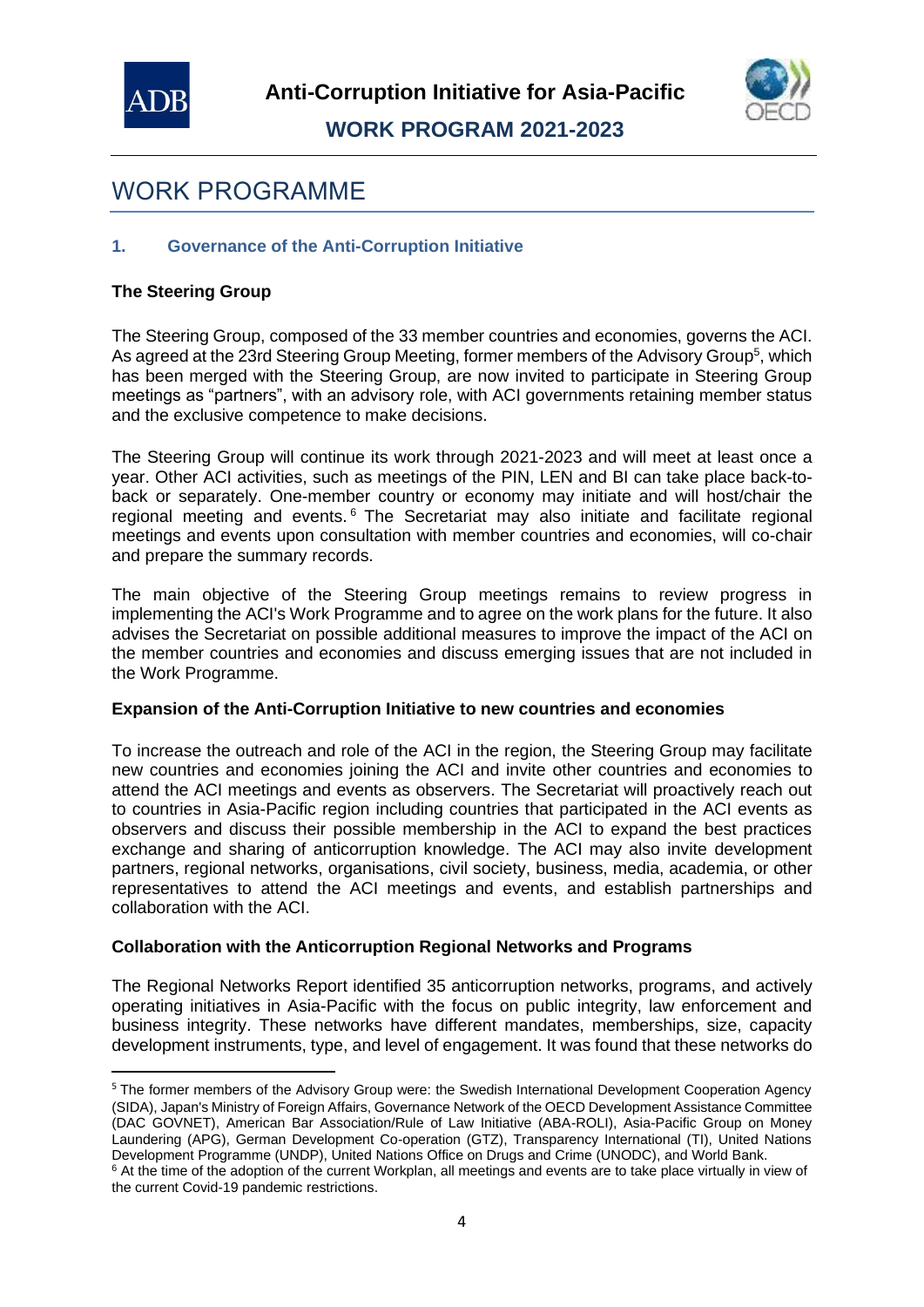



not overlap or duplicate their anticorruption activities with the ACI, however it is recommended for ACI to extend international and regional cooperation, and initiate new partnerships with the regional networks to promote coordination, synchronize capacity development activities, exchange of best practices in anticorruption regional cooperation for the benefits of the ACI member countries and economies.

The ACI Secretariat and the member countries and economies are encouraged to promote and facilitate the cooperation and exchange of best practices and expertise between the ACI and other anticorruption regional networks.

#### **Revision of the Strategic Principles of the Anti-Corruption Initiative**

At the 23rd Steering Group Meeting, the members proposed to launch a revision of the ACI's Strategic Principles, given that this document, adopted in 2009, no longer fully corresponds to the reality of the ACI functioning, activities, and priority goals. Due to the exceptional circumstances that occurred in 2020, the consultation with member countries and economies on the revision of this document has not taken place. The Steering Group will assess whether such a revision is still appropriate and will consider revising this document during the Work Program 2021-2023 mandate upon prior consultation with member countries and economies.

#### **Communication**

To facilitate the proper coordination of the ACI, the Secretariat will maintain a contact list of focal points in the members countries and economies and partner organisations. The Secretariat will ask all members to re-confirm their focal points following the adoption of the Work Programme for 2021-2023.

To ensure effective communication about the ACI's work vis-à-vis external parties, the Secretariat will continue to maintain the ACI's webpage on the **OECD** and ADB Knowledge [Events](https://events.development.asia/learning-events/anti-corruption-initiative-asia-pacific) platforms . The webpage will replace the ACI's annual newsletters and will continue to serve as a platform to regularly share capacity development activities and knowledge products developed within ACI. Member countries and economies, and partners are encouraged to promote ACI's work and its share knowledge events and products within and outside their countries and economies.

It is proposed that the ACI webpage should be upgraded to become a regional anticorruption knowledge platform to promote a constant dialogue, capacity development, knowledge and experience sharing among the ACI members.

#### **Secretariat**

The Secretariat provides organisational and logistical support to the ACI, including liaising with host country and economy representatives and focal points on the preparation of regional meetings, conferences, Steering Group meetings, webinars, workshops, trainings, surveys, and publications. The Secretariat also engages relevant expertise to conduct analytical research to support the ACI's capacity development activities such as the proposals set out in the Work Programme and thematic reports.

The Secretariat is currently composed of ADB and OECD and works in consultation with the ACI member countries and economies and partners. The Office of Anticorruption and Integrity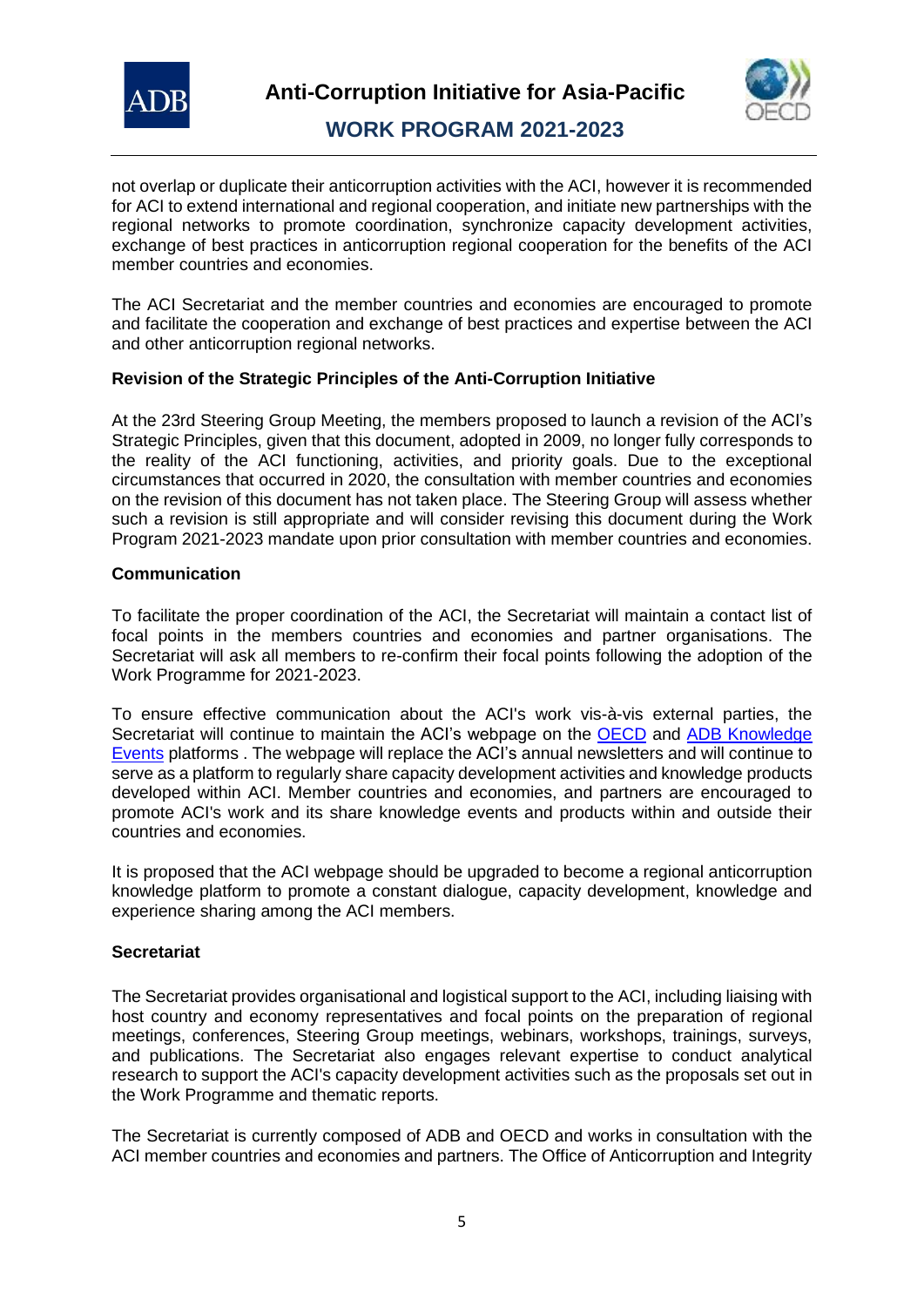



represents ADB, and the Anti-Corruption Division and the Public Sector Integrity Division represent OECD in the Secretariat.

#### **Planned activities and outputs:**

- At least three annual meetings of the Steering Group in 2021, 2022 and 2023, exact dates and modalities (i.e. physical or virtual meetings) to be determined;
- Regional meetings and PIN, LEN, BI capacity development events;
- At least one Regional Conference;
- Possible expansion of the ACI to other countries and economies;
- Possible revision of the ACI's Strategic Principles, subject to prior consultation with member countries and economies;
- Regional Networks Report and action plan;
- Capacity Needs Report and action plan;
- Establishment of partnership with other regional anticorruption networks and initiatives;
- Regular outreach to the ACI members for content on best practices and case studies to share at the capacity development events and add to the ACI website;
- Up-to-date contact list of focal points of the ACI members and partners; and
- Up-to-date communication and outreach through the ACI website and other communication channels.

Given the uncertainty with the COVID-19 Pandemic recovery circumstances, including travel, venue arrangements and accommodation restrictions in Asia-Pacific, the Secretariat will make efforts to conduct face-to-face meetings and capacity development events where and when possible. For the ACI members which will be unable to travel and join the face-to-face events the Secretariat will arrange an online participation where appropriate and feasible.

#### **2. The Anti-Corruption Initiative planned activities**

During 2021-2023, the ACI will continue to develop PIN, LEN, as well as BI. In addition, the ACI aims to be involved in various regional and multilateral initiatives to further support member countries and economies in their efforts to fight corruption.

The Capacity Development Needs Report identified a number of capacity development activities to promote public integrity, strengthen law enforcement and improve business integrity for the ACI member countries and economies. There were ACI member countries and economies identified that are willing to share their best practices in a number of specific areas relevant to public and business integrity and law enforcement. The Capacity Development Needs Report also highlighted specific capacity development needs and instruments for exchange of expertise that ACI member countries and economies require to promote integrity and anticorruption.

The ACI Secretariat will develop an action plan to address the findings of the Capacity Development Needs Report, and member countries and economies are encouraged to utilize the findings and recommendations included in the Capacity Development Needs Report and implement the action plan.

A particular focus in the action plan will be placed on addressing corruption risks and responses in the COVID-19 crisis and post-crisis recovery. The overall objective is to strengthen the relevance and impact of the ACI, by responding to members' critical needs resulting from the current health and economic crisis.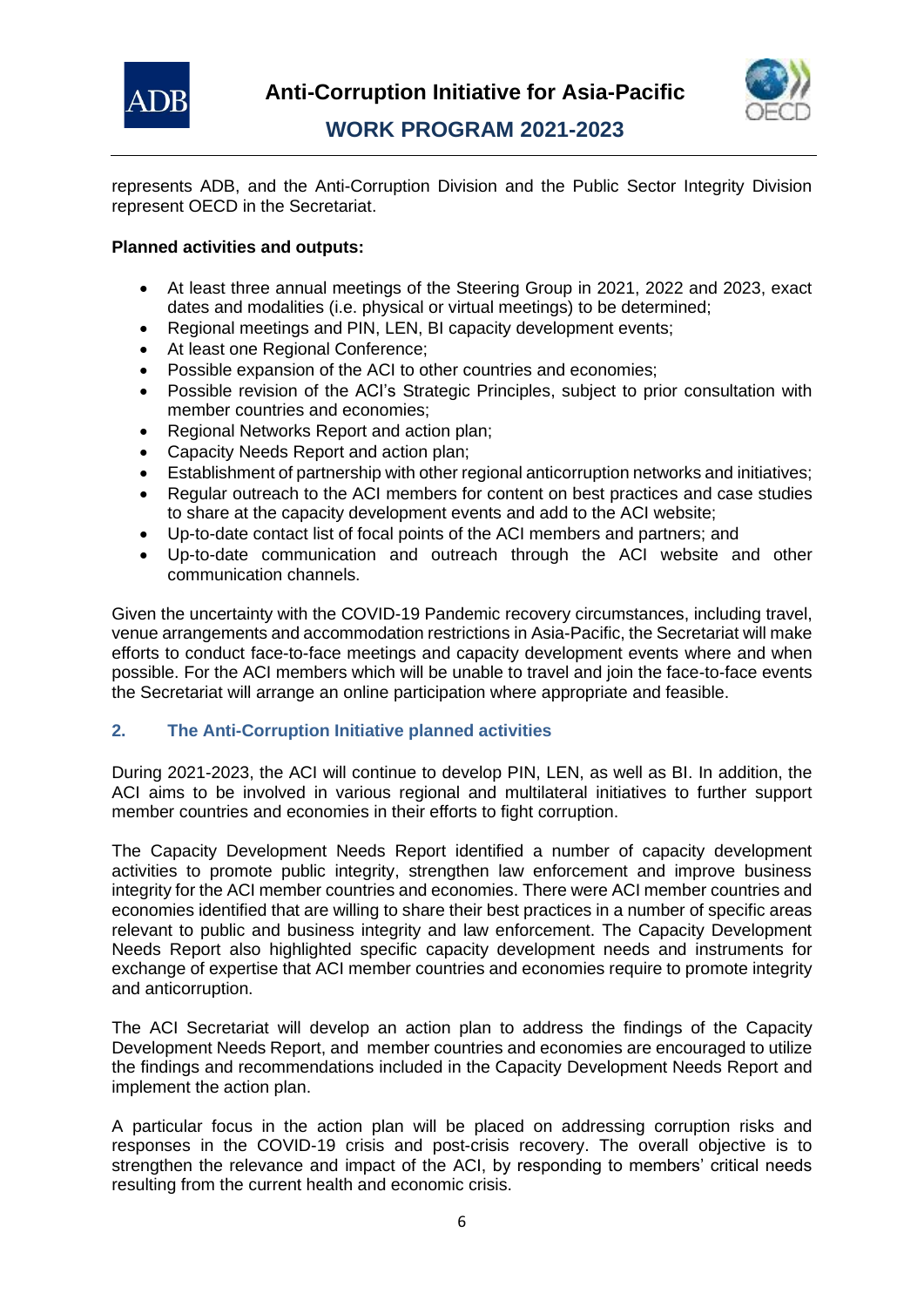



The activities presented below for each workstream are subject to development according to members' inputs on their anti-corruption efforts as well as their views on the main corruption risks, best practices and priority areas for future capacity development and other work, as documented in the Report on stocktaking of the regional anticorruption networks and initiatives and the Report on capacity development needs of the Initiative's members commissioned by the ACI Secretariat and circulated separately.

#### **PUBLIC INTEGRITY NETWORK**

The Public Integrity Network (PIN) of the ACI brings together public sector institutions in the Asia-Pacific region to address common challenges in corruption prevention and to promote public integrity. Applying a whole-of-government approach, the PIN convenes all government institutions involved in promoting integrity and accountability in Asia-Pacific, including anticorruption agencies and commissions, civil service institutions, procurement agencies, ministries of finance, audit institutions, and institutions responsible for public administration reform, transparency, risk management and implementation of SDGs.

During 2021-2023, the PIN will support governments in Asia-Pacific in addressing, among other topics, integrity, and corruption risks in the COVID-19 response and in emergency situations more broadly. The ACI Secretariat is developing a project proposal to compile and share good practices for prevention of corruption in emergency procurement, promoting accountability, control, oversight and management of economic stimulus packages and recovery funds.

Specific activities and outputs will be included following the findings and recommendations from the Regional Networks and Capacity Needs Reports stocktaking and capacity development needs reports. Moreover, synergies and options for PIN participation will be explored with the annual OECD Global Anti-Corruption & Integrity Forum. Similarly, PIN participation will be pursued in relevant webinars or physical events, such as the launch of the OECD Integrity Review of Thailand – Phase 2.

Planned activities and outputs for 2021-2023 include but not limited to and proposed in the Summary of Indicative Activities and Outputs:

- Annual PIN meeting
- Webinars and trainings to promote public integrity
- Thematic studies and reports

#### **LAW ENFORCEMENT NETWORK**

The ACI's Law-Enforcement Network (LEN) provides a framework for investigators, prosecutors, and other law-enforcement practitioners to exchange experiences on corruption offences, to learn from each other about advanced investigation and prosecution methods, to establish professional contacts, to contribute to international commitment of denying safe havens for corrupt officials and proceeds of corruption, and to boost cooperation among the law enforcement communities in the region.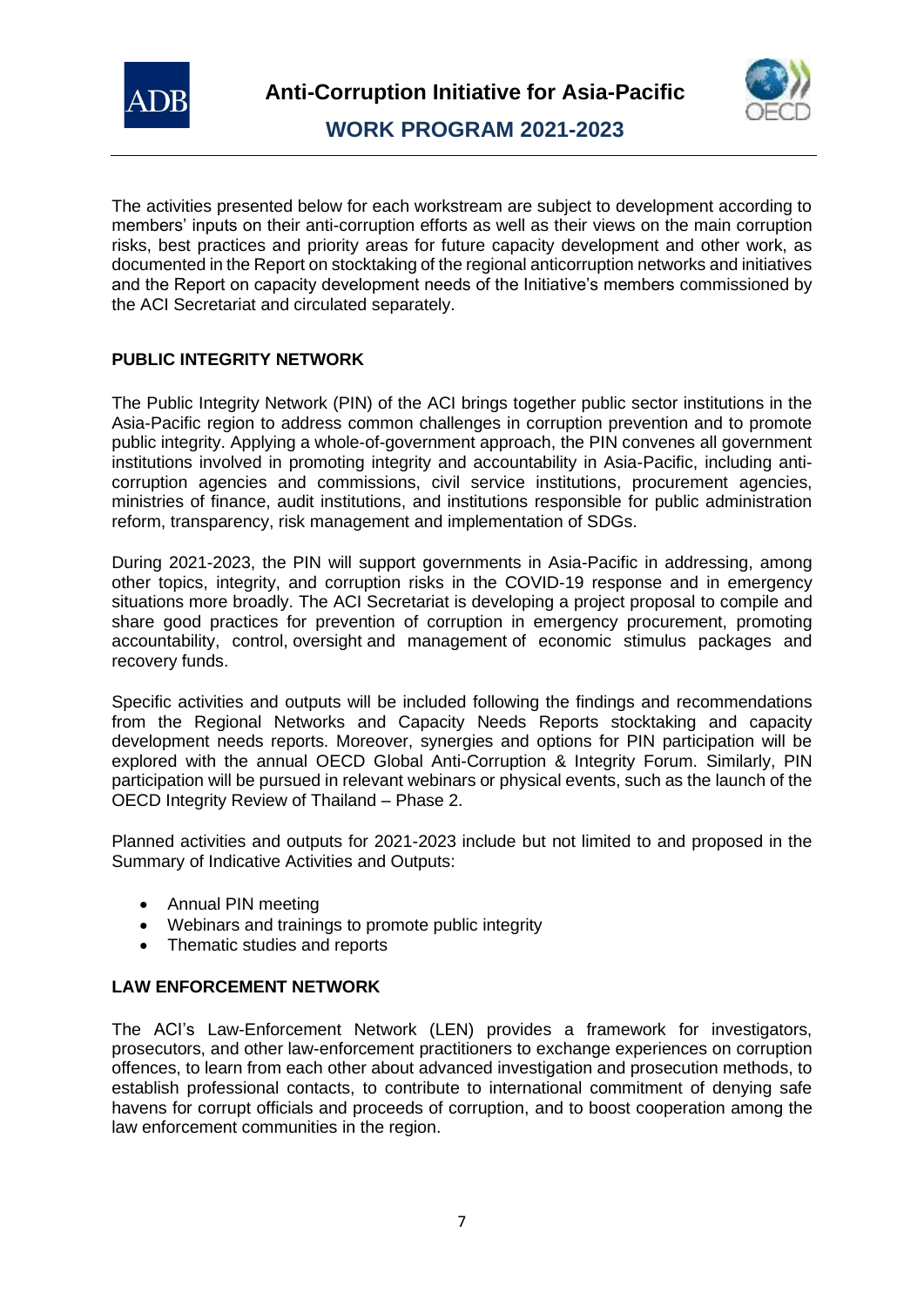



The main activities of the LEN will involve meetings of law-enforcement practitioners from Anti-Corruption Agencies and other bodies with the mandate to investigate and prosecute corruption offences, and thematic studies on selected issues of criminalisation of corruption and law-enforcement. Asia-Pacific LEN will aim at holding at least one meeting per year during the 2021-2023 mandate, depending on available resources. Thematic studies will also be prepared by the Secretariat on selected issues on criminalisation of corruption and enforcement to equip LEN members with analytical reference documents.

In addition, LEN participants will be invited to participate in the meetings of the Global Network of Law-Enforcement Practitioners against corruption (GLEN) that is supported by the OECD and to other relevant activities conducted by the OECD under specific projects. LEN participants are also encouraged to participate in other law-enforcement networks, including the Global Operational Network of Anti-Corruption Law Enforcement Authorities proposed by the Riyadh Initiative, the APEC ACT-NET and Interpol. The ACI Secretariat will work to ensure synergy between the LEN activities and those proposed by other law enforcement networks, including joint events.

Under the 2021-2023 mandate, the LEN will adapt to the current international context triggered by the spread of Covid-19. The pandemic is bringing unprecedented challenges, human suffering, uncertainty, and major economic disruption on a global scale, which in turn can create environments that are ripe for corruption. Bribery and corruption have the potential to undermine the global response to tackle the crisis. For these reasons, the LEN has to be adapted to the actual problems the world and the region in particular are facing.

In this regard, the OECD has already launched a regional survey on (a) the impact of COVID-19 on law enforcement resources and organisation to tackle corruption; and (b) law enforcement responses to COVID-19 corruption risks (including specific cases) that will serve as a basis for activities to be conducted in the next mandate under the LEN workstream. This workstream will also benefit from a global project conducted by the OECD and funded by the US.

The ACI Secretariat is also developing a project proposal to compile and share good practices for detecting and investigating fraud and corruption in a COVID-19 context and emergencies.

Planned activities and outputs for 2021-2023 include but not limited to and proposed in the Summary of Indicative Activities and Outputs:

- Annual LEN meeting (preferably, physical)
- Webinars to build capacity in corruption investigations and prosecutions in crisis contexts
- Thematic studies
- Participation in GLEN meetings

#### **BUSINESS INTEGRITY**

The ACI approved the establishment of a permanent workstream on business integrity at the 23<sup>rd</sup> Steering Group meeting in December 2019. This followed the successful organisation of the first business integrity meeting of the Initiative on 3 December 2019, as part of its  $10<sup>th</sup>$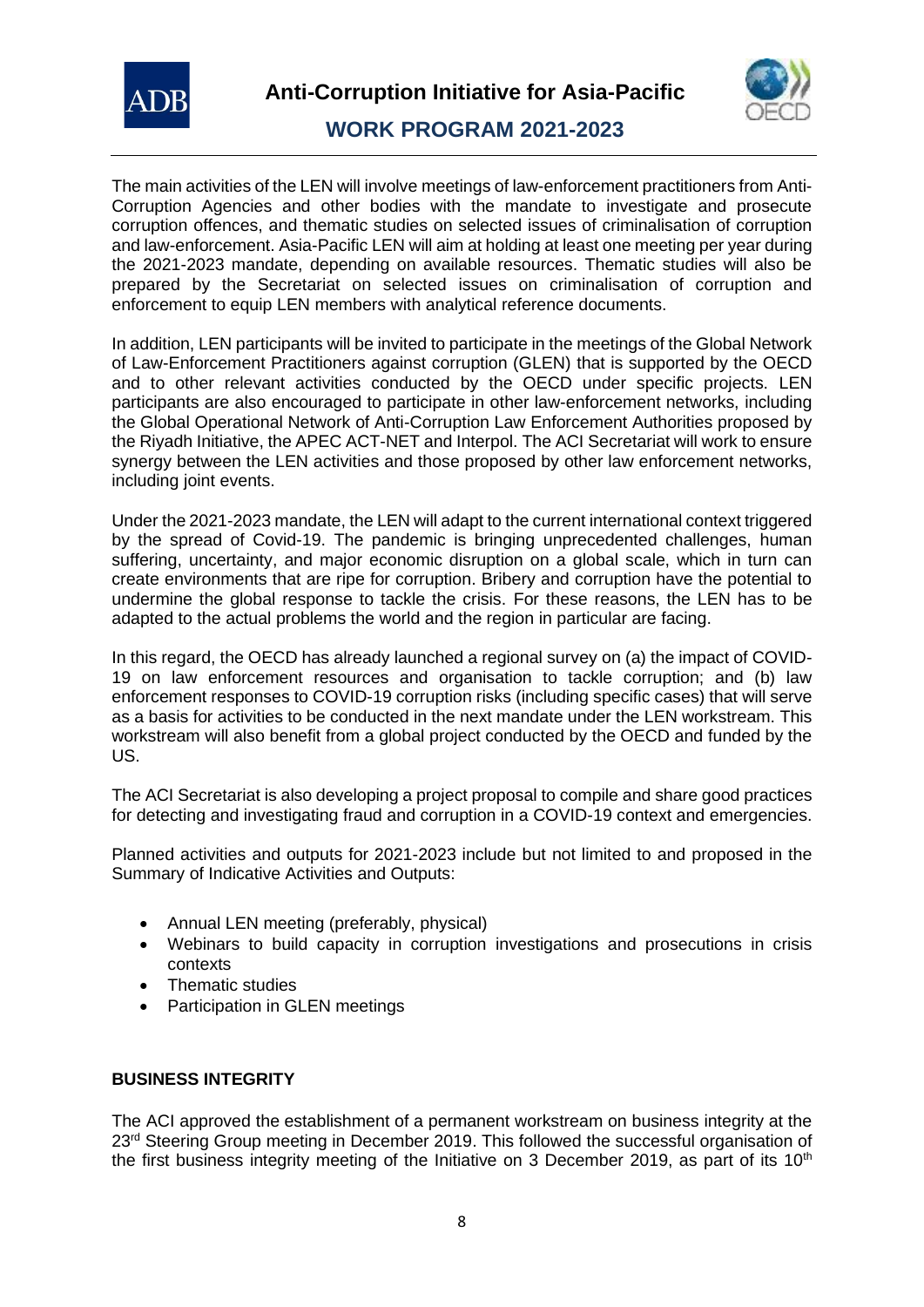



Regional Conference (Hanoi, Viet Nam, 3-6 December 2019), which benefited from an active engagement of and positive feedback from participants.

The ACI aims to use its convening power to serve as a business integrity hub for stakeholders and initiatives in the region, facilitating public-private sector dialogue, experience sharing and the building of coalitions and collective actions through regional meetings and thematic studies, with a view to creating clean and favourable environment for business.

In addition, participants of the region will be invited to join the OECD Global Anti-Corruption & Integrity Forum (GACIF), one of the leading public fora on integrity and anti-corruption worldwide, which is organised annually in March by the OECD. Specific events on business integrity in Asia Pacific could also be organised on this occasion, as well as inter-regional events. Participants are also encouraged to participate in other business integrity initiatives organised by member countries and economies, and partner organisations.

The first activities under this workstream during the 2021-2023 mandate will focus on corruption and compliance risks and challenges arising during the COVID-19 crisis. Further activities will be defined depending on the findings of the regional anticorruption networks and initiatives and the report on capacity development needs of the Initiative's members. Some of these activities are already funded.<sup>7</sup> Further activities will depend on additional funding.

Planned activities and outputs for 2021-2023 include but not limited to and proposed in the Summary of Indicative Activities and Outputs:

- Launch of the South East Asia Business Integrity Outlook building on results of the Business Integrity survey of Southeast Asian companies
- Participation in the 2021 GACIF (March 2021), including participation in the interregional Roundtable on Anti-Corruption and Business Integrity and a specific Asia-Pacific side event.
- Annual business integrity regional meeting
- Thematic studies on business activities with the analysis of regional trends, examples of good practice and policy recommendations,

#### **ADDITIONAL ACTIVITIES**

In addition to regional and sub-regional activities including the Steering Group Meeting, PIN, LEN and BI workstreams, the ACI may also implement technical assistance projects for individual countries or economies, or groups of countries or economies, based on requests from the members and if additional funding is available.

The ACI will continue sharing anti-corruption capacity development and learning events organized by other anticorruption regional networks and programs with the ACI members, observers, and partners.

<sup>7</sup> Under the OECD's and UNDP's respective UK-funded project on promoting business integrity in Southeast Asia.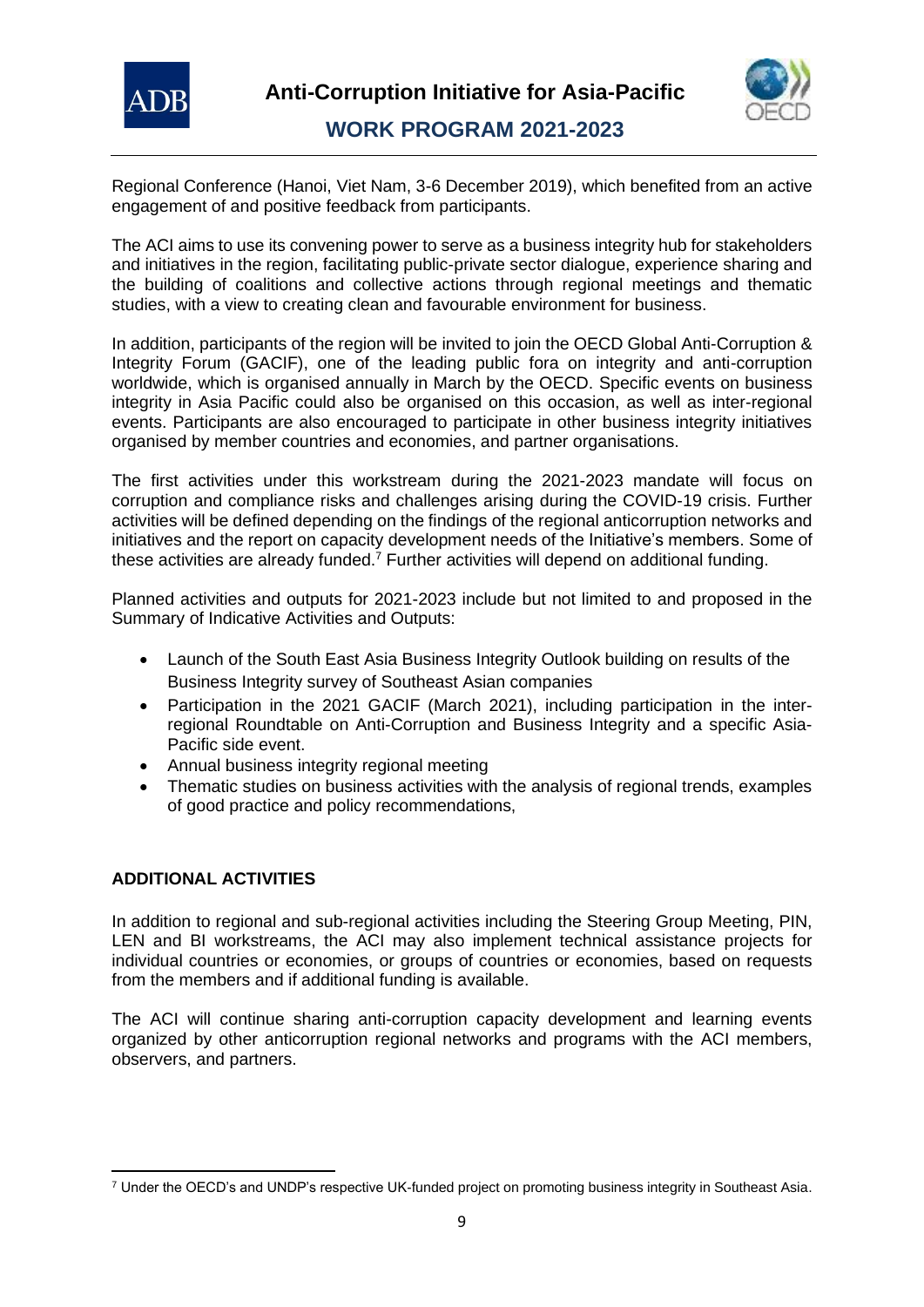



#### **3. Financing of the Anti-Corruption Initiative**

The funding for the ACI is provided by ADB, OECD, voluntary contributions by development partners, and in-kind contributions by members. Many of the activities proposed above can be implemented only if sufficient funding is available.

In order to ensure the sustainability of the ACI, the Secretariat will continue to work with development partners and organisations to ensure continuity of funding for the Work Programme 2021-2023 and will seek funding for multiple years that meets the ACI objectives.

In addition, ACI member countries and economies should also make efforts to support the implementation of the Work Programme 2021 - 2023. They can notably help the Secretariat to raise funds with international and donor organisations, and explore the possibility of providing voluntary and in-kind contributions and other grants. Moreover, they are encouraged to host or organise capacity development activities, or invite ACI members to participate in existing domestic activities in trainings or reserve a number of slots for ACI participation.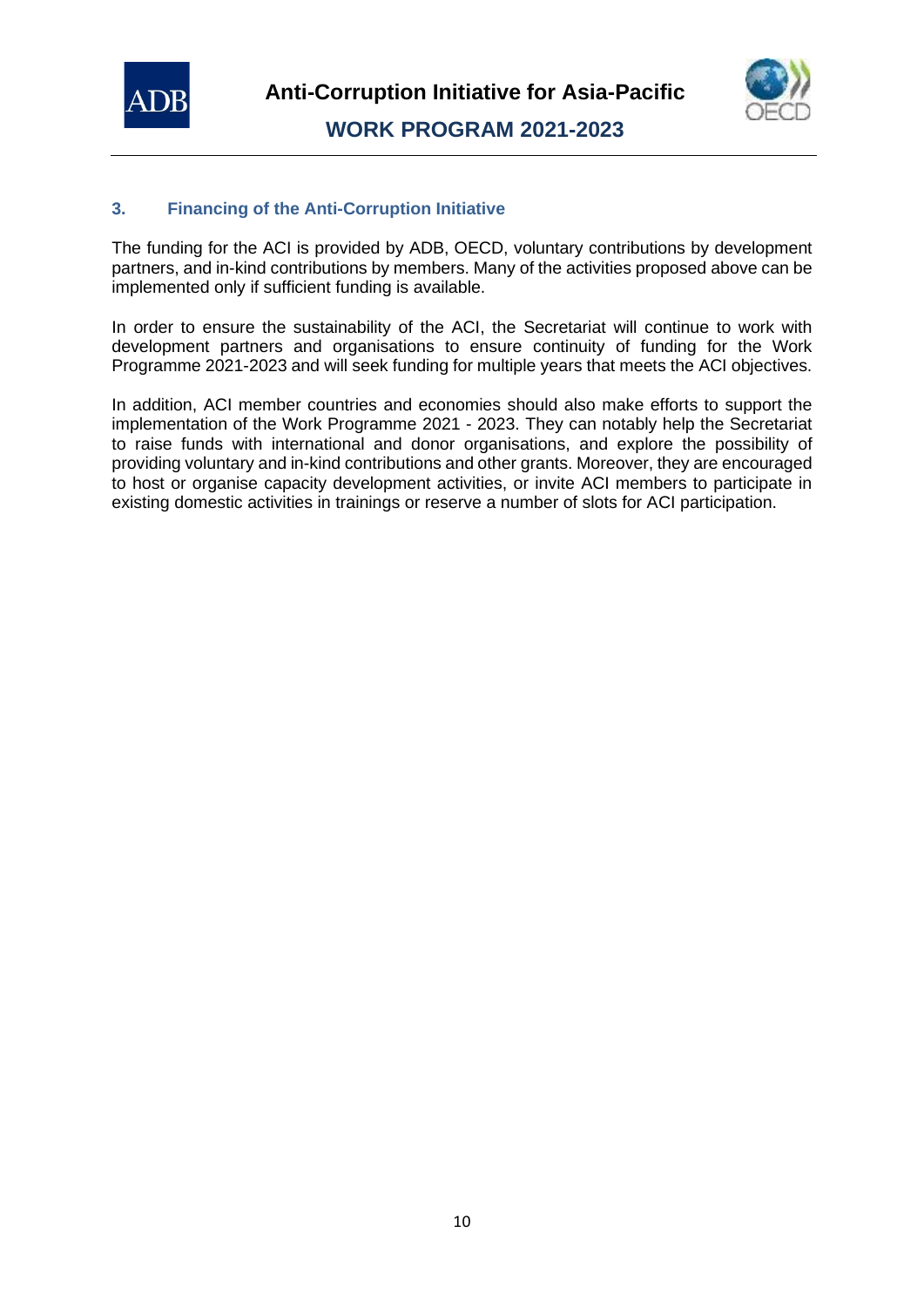



#### **SUMMARY OF INDICATIVE ACTIVITIES AND OUTPUTS**

*The activities<sup>8</sup> and outputs presented below for each workstream are indicative and subject to development and update depending on the action plans to be developed in 2021 to address the findings and recommendations included in the Regional Networks and Capacity Development Needs Reports. A pipeline of measurable outputs, mapped to the recommendations contained in the Reports, will form the basis of underpinning this Work Program.* 

|                               | Outputs for 2021                                                                                                                                                                                                                                                                                                                                                                         | <b>Outputs for 2022</b>                                                                                                                                                                                                                                                                                                                                                 | Outputs for 2023                                                                                                                                                                                                                                                                                                                                                                          |
|-------------------------------|------------------------------------------------------------------------------------------------------------------------------------------------------------------------------------------------------------------------------------------------------------------------------------------------------------------------------------------------------------------------------------------|-------------------------------------------------------------------------------------------------------------------------------------------------------------------------------------------------------------------------------------------------------------------------------------------------------------------------------------------------------------------------|-------------------------------------------------------------------------------------------------------------------------------------------------------------------------------------------------------------------------------------------------------------------------------------------------------------------------------------------------------------------------------------------|
| <b>Steering</b><br>Group (SG) | Report on the<br>$\bullet$<br>Stocktaking of Regional<br><b>Anticorruption Networks</b><br>and action plan<br>Report on the<br><b>Capacity Development</b><br>Needs and action plan<br>Annual SG Meeting                                                                                                                                                                                 | <b>Annual SG Meeting</b><br>$\bullet$                                                                                                                                                                                                                                                                                                                                   | <b>Annual SG Meeting</b><br>$\bullet$<br>Work Program 2021-<br>2023 Implementation<br>Report                                                                                                                                                                                                                                                                                              |
|                               | Member countries and economies                                                                                                                                                                                                                                                                                                                                                           | Revision of the Strategic Principles of the ACI, subject to prior consultation with                                                                                                                                                                                                                                                                                     |                                                                                                                                                                                                                                                                                                                                                                                           |
| <b>PIN</b>                    | Capacity<br>Development Program<br>by ICAC, Hong Kong,<br>China<br><b>Annual OECD Global</b><br>Anti-Corruption &<br>Integrity Forum;<br>Selected regional<br>studies and capacity<br>building activities on<br>corruption prevention<br>issues, for example in<br>the framework of country<br>and economy projects or<br>global studies.<br>Regional webinars by<br>the ACI, ADB, OECD, | <b>Annual OECD</b><br>$\bullet$<br>Global Anti-Corruption &<br>Integrity Forum;<br>Selected regional<br>studies and capacity<br>building activities on<br>corruption prevention<br>issues, for example in<br>the framework of<br>country and economy<br>projects or global<br>studies.<br>Regional webinars<br>by the ACI, ADB,<br>OECD, and other<br>regional networks | <b>Annual OECD Global</b><br>Anti-Corruption &<br>Integrity Forum;<br>· Selected regional<br>studies and capacity<br>building activities on<br>corruption prevention<br>issues, for example in<br>the framework of<br>country and economy<br>projects or global<br>studies.<br>Regional webinars<br>by the ACI, ADB,<br>OECD, and other<br>regional networks<br><b>Annual PIN Meeting</b> |

<sup>&</sup>lt;sup>8</sup> All proposed activities in face-to-face mode are subject to entry/travel/venue/accommodation restrictions relating to COVID-19 Pandemic. If no face-to-face events are allowed, the Secretariat will arrange events in online format.